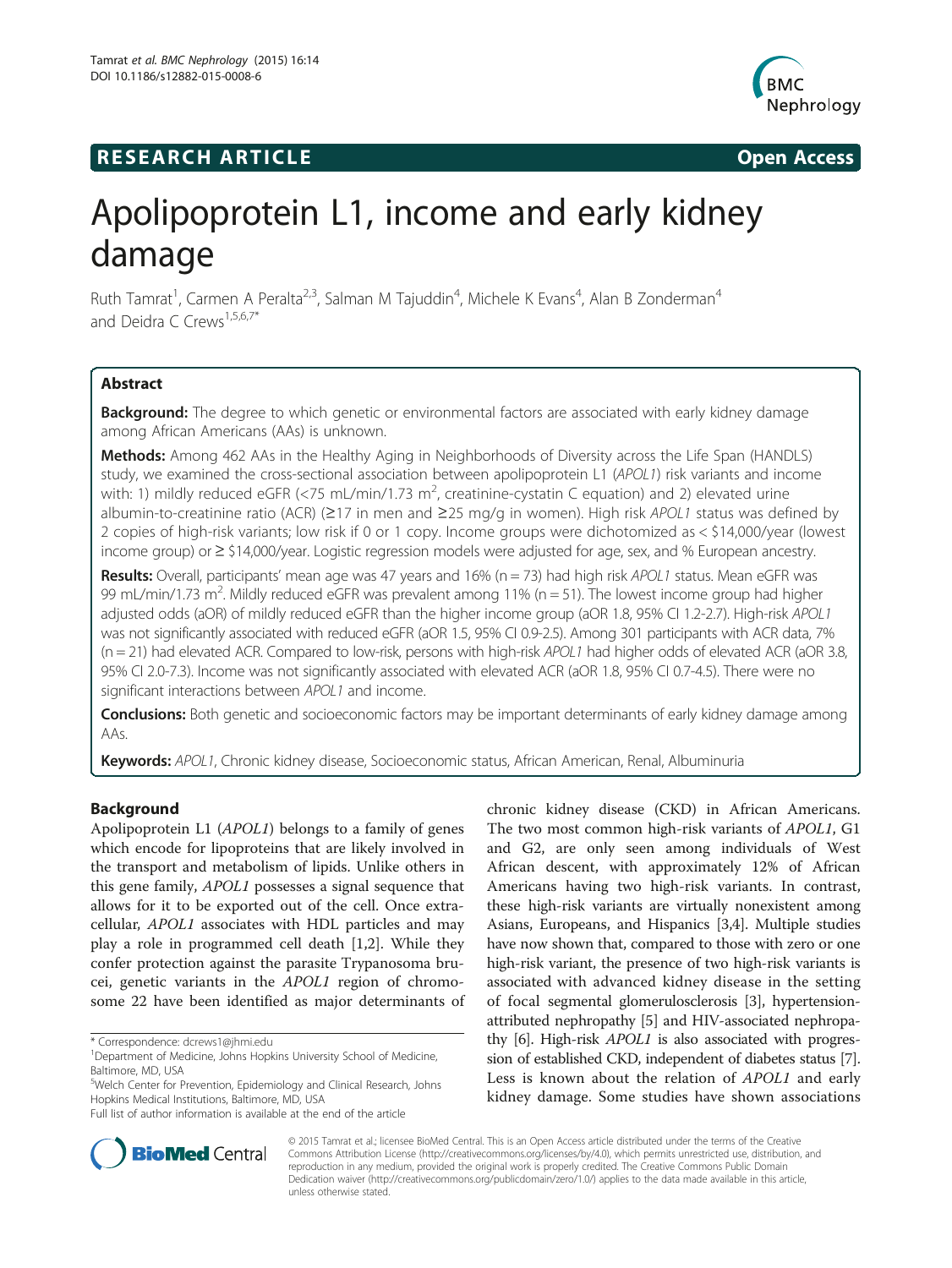between having two 2 high-risk APOL1 variants and prevalent high ACR [\[8](#page-6-0)] and very high ACR [[9](#page-6-0)] among populations with largely preserved eGFR.

However, importantly, not all African Americans with two high-risk variants develop incident [[10\]](#page-6-0) or progressive CKD [[7\]](#page-6-0), suggesting that a "second hit" may be required. This second hit may be environmental, including infectious factors (as in the case of HIV associated nephropathy), as well as factors related to socioeconomic status (SES) or comorbid disease burden. Multiple studies have found that adjustment for SES attenuates observed disparities in kidney-related outcomes between African Americans and whites, suggesting that factors related to low SES contribute to the excess risk of advanced CKD and ESRD seen among African Americans [[11,12\]](#page-7-0). Some studies have found that low SES correlates more strongly with CKD/ESRD among African Americans than whites, further supporting the notion of environmental contributions to racial disparities [\[13-15](#page-7-0)]. There are many possible mechanisms through which SES could contribute to these disparities, and several models have been proposed [[11,16](#page-7-0)]. For example, limited availability of healthful foods in the neighborhoods of many low SES African Americans could lead to poor dietary patterns [[17,18](#page-7-0)], which could ultimately affect CKD risk– particularly given the growing body of evidence supporting that dietary patterns rich in fruits and vegetables could be kidney protective [\[19-21\]](#page-7-0).

Despite recent advances in understanding genetic contributions to racial disparities in CKD, questions still remain, including the relation of genetic factors to the variation in GFR among populations largely free of established CKD [[8\]](#page-6-0). Furthermore, the possible role of gene-environment interactions in determining early kidney disease among African Americans has not been well-explored. Therefore, the objective of this study was to evaluate whether genetic factors, environmental factors (SES), or their interaction are associated with markers of renal dysfunction among persons without established CKD in an urban population of predominantly low income African Americans.

### Methods

# Healthy Aging in Neighborhoods of Diversity across the Life Span (HANDLS): design and population

We examined cross-sectional data from the National Institute on Aging (NIA), HANDLS study. HANDLS is a community-based cohort study examining the influences of race and SES on the development of health disparities among minority and lower SES subpopulations. This cohort, recruited between 2004 and 2008, is comprised of self-identified African Americans and whites 30–64 years of age at baseline, from 13 Baltimore, MD neighborhoods selected to reflect socioeconomic and racial diversity. Each participant provided informed consent, and the National Institute of Environmental Health Sciences Institutional Review Board approved the study protocol [\[22\]](#page-7-0).

The total HANDLS population is 3,720. For the purposes of our study, we restricted our analysis to African-American participants ( $N = 2200$ ) who were genotyped for  $APOL1$  (N = 1024), underwent baseline serum cystatin  $C$  (N = 848) and serum creatinine measurements  $(N = 625)$ , and reported their annual household income (final  $N = 462$ ). Analyses of urinary albumin to creatinine ratio were restricted to participants who also underwent baseline urine assessments  $(N = 301)$ .

#### HANDLS: measurements and definitions

Demographic data, including age, sex, race, employment, educational and insurance status, and annual household income were obtained during an initial household survey by self-report. Poverty status was also determined at baseline and was based on reported annual household income below or above 125% of the 2004 US Department of Health and Human Services poverty guideline [[23\]](#page-7-0).

A health care provider in a mobile research vehicle obtained participants' medical and social histories and performed physical examinations. Hypertension was defined as an average of seated and standing systolic blood pressure ≥140 mm Hg, an average of seated and standing diastolic blood pressure ≥90 mm Hg [[24\]](#page-7-0), a history of blood pressure medication use, and/or a self-report of a history of hypertension. Cardiovascular disease was defined as a self-report of a history of congestive heart failure, enlarged heart, angina, chest pain, myocardial infarction, coronary artery disease, mini-stroke, or cerebrovascular accident. Height and weight were measured and used to calculate BMI to determine the presence of obesity, defined as BMI  $\geq 30$ .

Fasting venous blood specimens and spot urine samples were also collected in the mobile research vehicle and analyzed at the NIA Clinical Research Branch Core Laboratory (Baltimore, MD, USA) and Quest Diagnostics Inc. (Baltimore, MD and Chantilly, VA, USA). Diabetes mellitus was defined as a fasting plasma glucose concentration of  $\geq$ 126 mg/dl (7.0 mmol/l), Hemoglobin A1c  $\geq$  6.5% or self-report of diabetes. Serum creatinine was measured at Quest Diagnostics Inc. by isotope dilution mass spectrometry (Olympus America Inc., Melville, NY, USA) and standardized to the reference laboratory at the Cleveland Clinic. Serum cystatin C assays were run in collaboration with the Department of Pathology at the University of Maryland on the Dimension Vista® system from Siemens (Glasgow, DE) using the Flex® reagent cartridge. The serum creatinine and cystatin C were used to estimate GFR using the combined creatinine-cystatin C equation (eGFR) [\[25,26](#page-7-0)]. Urinary albumin to creatinine measures were performed at Quest Diagnostics Inc. using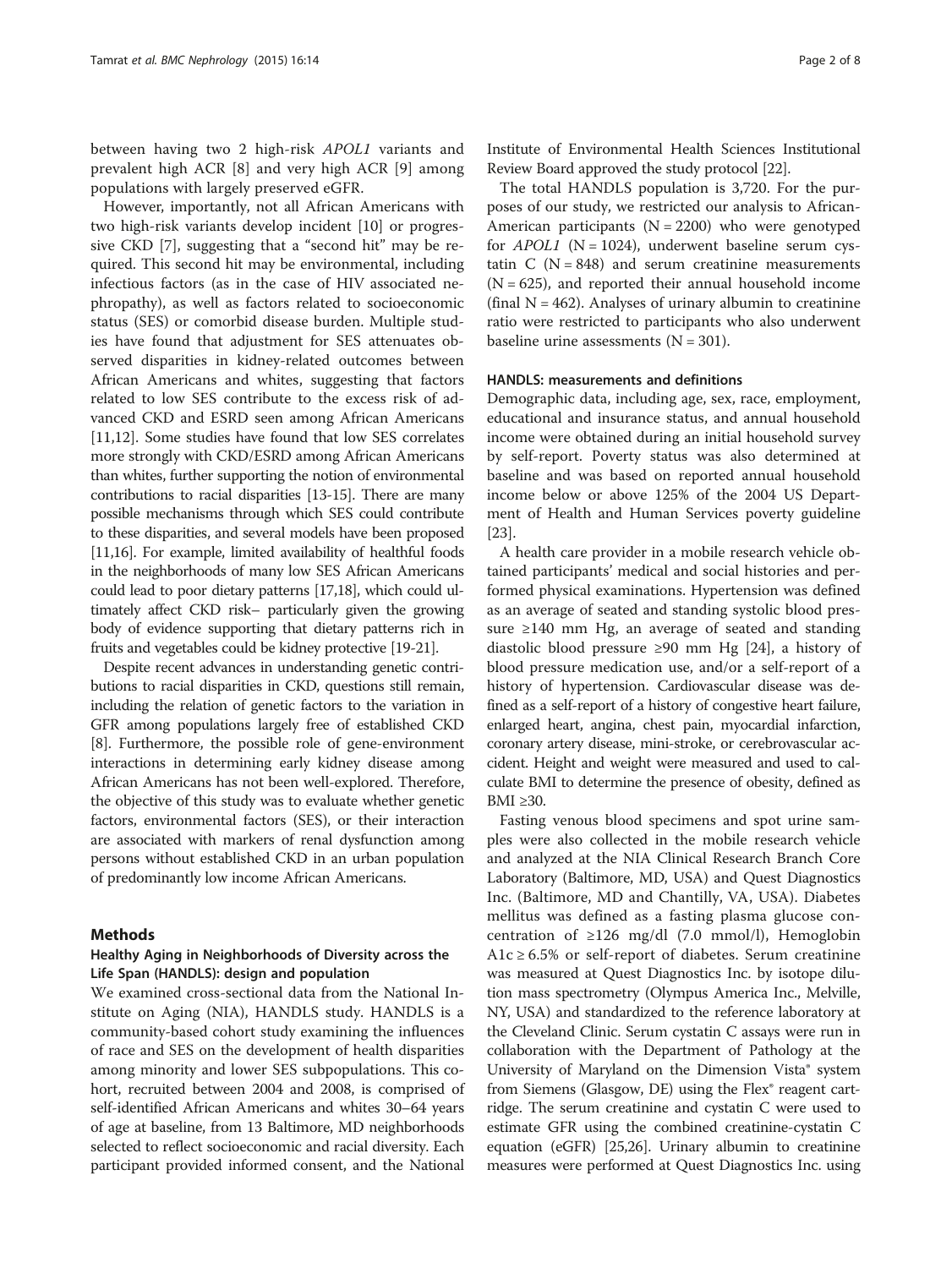an immmunoturbidimetric assay (Kamiya Biomedical Co., Seattle, Wash. USA).

Percent European ancestry was estimated with STRUC-TURE software that uses genotype data to assign individuals to a population of origin. We entered 2000 ancestry informative markers into our model to estimate the percent European ancestry of study participants [[27\]](#page-7-0).

#### APOL1 Genotyping, imputation, and quality control

A total of 1024 study participants were successfully genotyped using the Illumina 1 M single-nucleotide polymorphism (SNP) genotyping array, passing inclusion criteria into the study. Initial inclusion criteria includes concordance between self-reported sex and sex estimated from X chromosome heterogeneity, > 95% genotype call rate per participant, concordance between self-reported African ancestry and ancestry confirmed by analyses of genotyped SNPs, and no cryptic relatedness to any other samples at a level of proportional sharing of genotypes > 15%. In addition, SNPs with Hardy-Weinberg equilibrium p-value > 1 x  $10^{-7}$ , missing by haplotype p-value > 1 x  $10^{-7}$ , minor allele frequency > 0.01, and call rate > 95% were included. Quality control was conducted using PLINK 1.06 [[28](#page-7-0)]. Genotypes that passed quality control criteria were used for genotype imputation. Imputation was performed using MACH and minimac software [\(http://www.sph.](http://www.sph.umich.edu/csg/abecasis/mach/) [umich.edu/csg/abecasis/mach/](http://www.sph.umich.edu/csg/abecasis/mach/)) based on phase 1 alpha freeze version 3 data of the 1000 Genomes Project multiethnic panel. Imputed SNP dosages and best guess genotypes for rs73885319, rs60910145, and rs71785313 in APOL1 gene were extracted from the imputation dataset to generate G1 and G2 APOL1 risk haplotypes. Imputation quality indicated by  $R^2$  estimates in MACH for rs73885319, rs60910145, and rs71785313 were 0.84, 0.84, and 0.94, respectively. An  $\mathbb{R}^2$  > 0.30 indicates good accuracy of genotype imputation. The linkage disequilibrium (LD) values between rs73885319 and rs60910145 were r2 = 1.0 and  $D' = 1.0$ , indicating the SNPs were in perfect LD.

### Exposures of interest

The two primary exposures we examined were APOL1 and annual household income. Given previous studies have shown the association between risk of kidney disease and APOL1 to follow a recessive mode of inheritance [[3,6,7,9](#page-6-0)], we treated APOL1 as a dichotomous variable with participants defined as low risk APOL1 (0 or 1 high risk variant) or high risk APOL1 (2 high risk variants).

We created quintiles of annual household income in order to better delineate differences in income, with 1 corresponding to the lowest quintile, because the majority of our cohort lived in poverty (72%). For the purposes of analysis, we divided these quintiles into two groups. The first group included those who fell into income quintiles <3, which corresponded to an annual household income < \$14,000/year and from here on will be referred to as the 'lowest income group'. The second group included those who fell into income quintiles ≥3, which corresponded to an annual household income  $\geq$  \$14,000/year, here on referred to as the 'higher income group'.

#### Outcome measures

The primary outcomes of our study were 1) mildly reduced eGFR, defined as eGFRcys < 75 mL/min/1.73 m<sup>2</sup>, as this threshold is associated with higher risk of ESRD, death and cardiovascular disease<sup>2</sup> [\[25\]](#page-7-0), and 2) high urinary albumin to creatinine ratio (ACR), defined as  $ACR \ge$ 17 mg/g in men and  $\geq$  25 mg/g in women [\[29](#page-7-0)]. We also performed additional analyses of significantly reduced eGFR (<60 mL/min/1.73 m<sup>2</sup>) and high ACR (≥30 mg/g).

#### Statistical analyses

We examined participant characteristics stratified by APOL1 status and then by income status. To evaluate for any significant differences in these characteristics, ttests were used for continuous variables, and Fisher's exact tests were used for categorical variables.

We used multivariable logistic regression models to determine the relationship of APOL1 and income with our outcomes. We created separate models for the association of APOL1 with the outcome of interest and the association of income with the outcome of interest. Next, we created a combined model that included both APOL1 and income as exposures, and then determined the association of each individual exposure with the outcome of interest. This combined model was then adjusted for age, sex, and % European ancestry. The unadjusted and adjusted models were tested for potential effect modification using interaction terms for  $APOL1 \times$  income. We also assessed the variance in early kidney damage explained by APOL1 risk variants and income status by quantifying the difference in Nagelkerke's  $\mathbb{R}^2$  value from the adjusted logistic regression model (which included age, sex and % European ancestry) with and without the inclusion of APOL1 or income.

#### Sensitivity analyses

To assess whether our results varied by choice of primary measure of SES, we conducted several sensitivity analyses. We analyzed our primary outcomes (eGFR < 75 and albuminuria) substituting income, separately, with education level (dichotomized by high school diploma or equivalency), employment status (based on employment in the past month), health insurance coverage (yes versus no), and regular source of health care (yes versus no).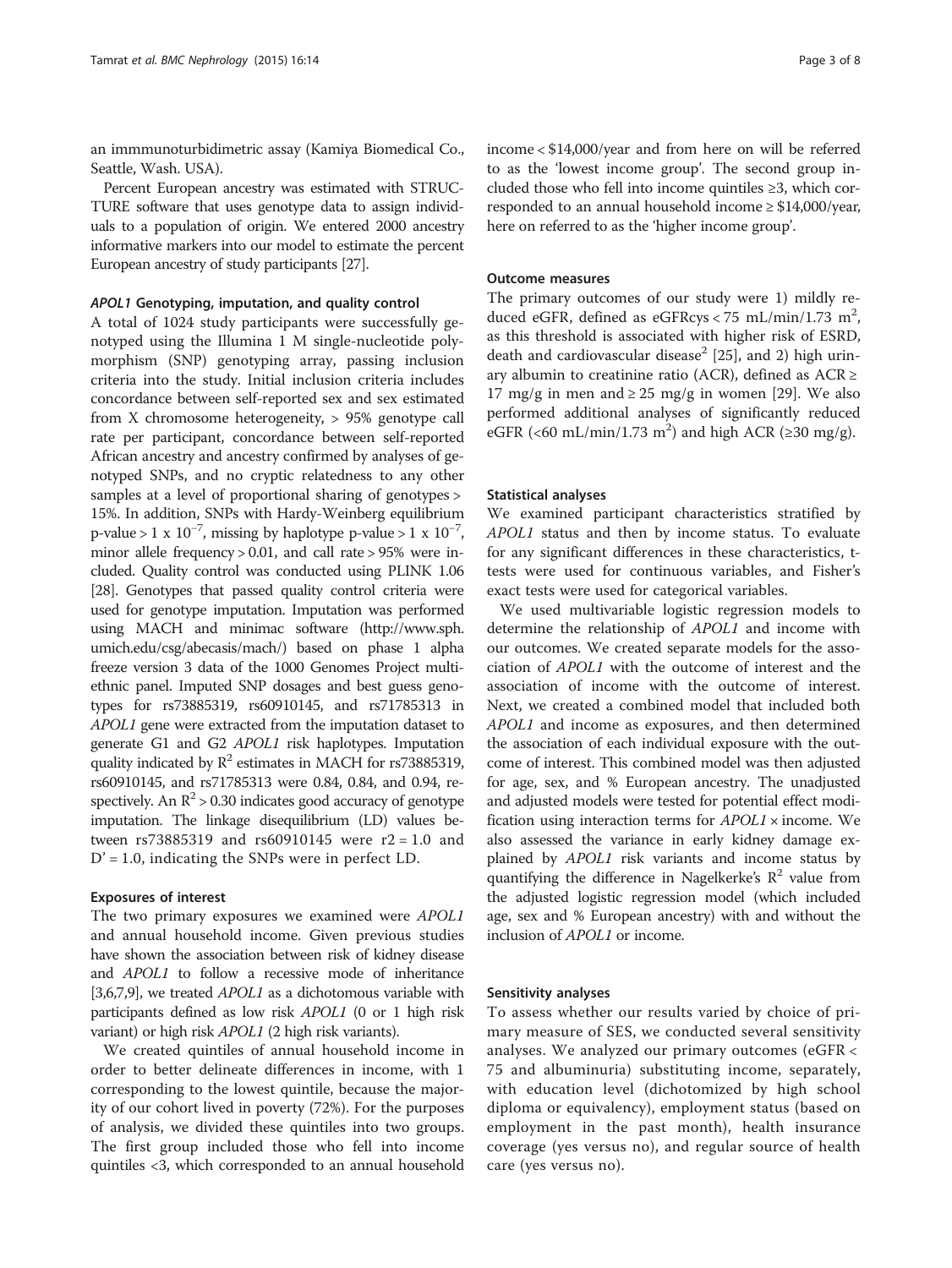#### Results

# Participant characteristics

A total of 462 HANDLS participants were included in our sample. Those that were not included were of similar age and sex as those included, however, poverty was much less prevalent among those not included (40%) as compared to those included (72%) in our analysis. Also, notably, a total of 16% of participants in our sample had high risk APOL1 status, compared to 8% in the full sample (n = 1024) of African American HANDLS participants who underwent genotyping. The mean age of participants was 47.4 (SD 8.9) years and 57.4% were female (Table 1).

When stratified by *APOL1* status, there were no significant differences in socio-demographic, clinical (hypertension, systolic blood pressure, diabetes, cardiovascular disease or total cholesterol) or behavioral factors. The median income in this sample fell between \$17,500 and \$20,000, and the majority of participants lived in poverty. When stratified by income above or below \$14,000, those in the lowest income group were more likely to be unemployed and more likely to have smoked cigarettes than the higher income participants ( $P < 0.05$  for both). Also, while non-significant, hypertension was more prevalent among the lowest income group. The higher income group had higher total cholesterol and obesity prevalence than the lowest income participants ( $P < 0.05$  for both).

#### Analyses of reduced eGFR

The mean eGFR of the sample was 99 mL/min/1.73 m<sup>2</sup>. Estimated GFR in the high-risk group was lower than in the low-risk APOL1 group, but the difference was not statistically significant [96 (SD 23) versus 100 (SD 20);  $P =$ 0.2]. The overall prevalence of eGFR  $\langle 75 \text{ mL/min} / 1.73 \text{ m}^2$ was  $11\%$  (n = 51). Compared with persons with low-risk APOL1, high-risk persons were at 50% higher odds of eGFR < 75, but estimates did not reach statistical significance (Table [2\)](#page-4-0). There was a significantly greater odds of reduced eGFR in the lowest income group compared to the higher income group that was consistent in unadjusted and adjusted models [adjusted odds ratio (aOR) 1.81, 95% Confidence Interval (CI) 1.21, 2.72;  $p = 0.004$ . There was no evidence of effect modification. Fully, 53% of participants with eGFR < 75 were among the lowest income group while only 22% were in the high risk APOL1 group. The variance in eGFR < 75 explained by the inclusion of APOL1 in our model adjusted for age, sex and % European ancestry was 0. 4% compared to 1.5% explained by the inclusion of income.

Estimated GFR <60 ml/min/1.73 m<sup>2</sup> was prevalent among 4.1% of participants, and high-risk APOL1 status was strongly associated with this outcome (aOR 2.48, 95% CI 2.29- 2.68;  $p = <0.001$ ) while the lowest income group was not (aOR 1.06, 95% CI 0.31-3.65;  $p = 0.92$ ),

| Table 1 Participant characteristics by APOL1 Risk group and income |  |  |  |
|--------------------------------------------------------------------|--|--|--|
|--------------------------------------------------------------------|--|--|--|

|                                                           |     | APOL1 Risk group       |                      |       | Income status                            |                                          |            |
|-----------------------------------------------------------|-----|------------------------|----------------------|-------|------------------------------------------|------------------------------------------|------------|
| Characteristic                                            | n   | $(n = 389)$ $(n = 73)$ | Low-Risk High-Risk P | value | Lowest Income <14,000/yr)<br>$(n = 185)$ | Higher Income (≥14,000/yr<br>$(n = 277)$ | P<br>value |
| <b>Demographics</b>                                       |     |                        |                      |       |                                          |                                          |            |
| Age (SD), years                                           |     | 462 47.6 (8.9)         | 45.9 (9.0)           | 0.123 | 47.9 (8.9)                               | 47.0 (8.9)                               | 0.253      |
| Female, %                                                 |     | 462 56.3               | 63.0                 | 0.305 | 58.9                                     | 56.3                                     | 0.631      |
| Percentage European Ancestry (SD), 462 17.4 (8.5)<br>%    |     |                        | 16.7(8.7)            | 0.570 | 17.9(9.3)                                | 16.8(8.0)                                | 0.161      |
| <b>Socioeconomic Factors</b>                              |     |                        |                      |       |                                          |                                          |            |
| Less than high school education, %                        |     | 462 33.9               | 30.1                 | 0.590 | 30.8                                     | 35.0                                     | 0.366      |
| Unemployed, %                                             |     | 411 40.9               | 39.3                 | 0.888 | 66.3                                     | 23.3                                     | < 0.001    |
| Uninsured, %                                              | 411 | 38.3                   | 30.1                 | 0.234 | 42.2                                     | 33.6                                     | 0.063      |
| No regular health care source, %                          |     | 411 37.7               | 36.1                 | 0.886 | 45.8                                     | 31.8                                     | 0.005      |
| <b>Clinical and Behavioral Factors</b>                    |     |                        |                      |       |                                          |                                          |            |
| Hypertension, %                                           |     | 429 55.7               | 50.0                 | 0.427 | 60.0                                     | 51.4                                     | 0.092      |
| Systolic Blood Pressure, mean (SD),<br>mmHq               |     | 450 123 (18)           | 121(16)              | 0.534 | 122 (19)                                 | 122(18)                                  | 0.891      |
| Diabetes, %                                               |     | 462 24.9               | 19.2                 | 0.370 | 20.5                                     | 26.4                                     | 0.182      |
| Cardiovascular Disease, %                                 |     | 461 17.8               | 19.2                 | 0.742 | 21.1                                     | 15.9                                     | 0.175      |
| Total Serum Cholesterol, mean (SD), 462 184 (48)<br>mg/dL |     |                        | 191 (43)             | 0.257 | 178 (42)                                 | 190 (51)                                 | 0.007      |
| Obesity, %                                                |     | 457 41.3               | 38.9                 | 0.794 | 34.4                                     | 45.3                                     | 0.025      |
| Tobacco Use ≥ 100 cigs, %                                 |     | 435 70.5               | 69.6                 | 0.886 | 76.8                                     | 66.3                                     | 0.023      |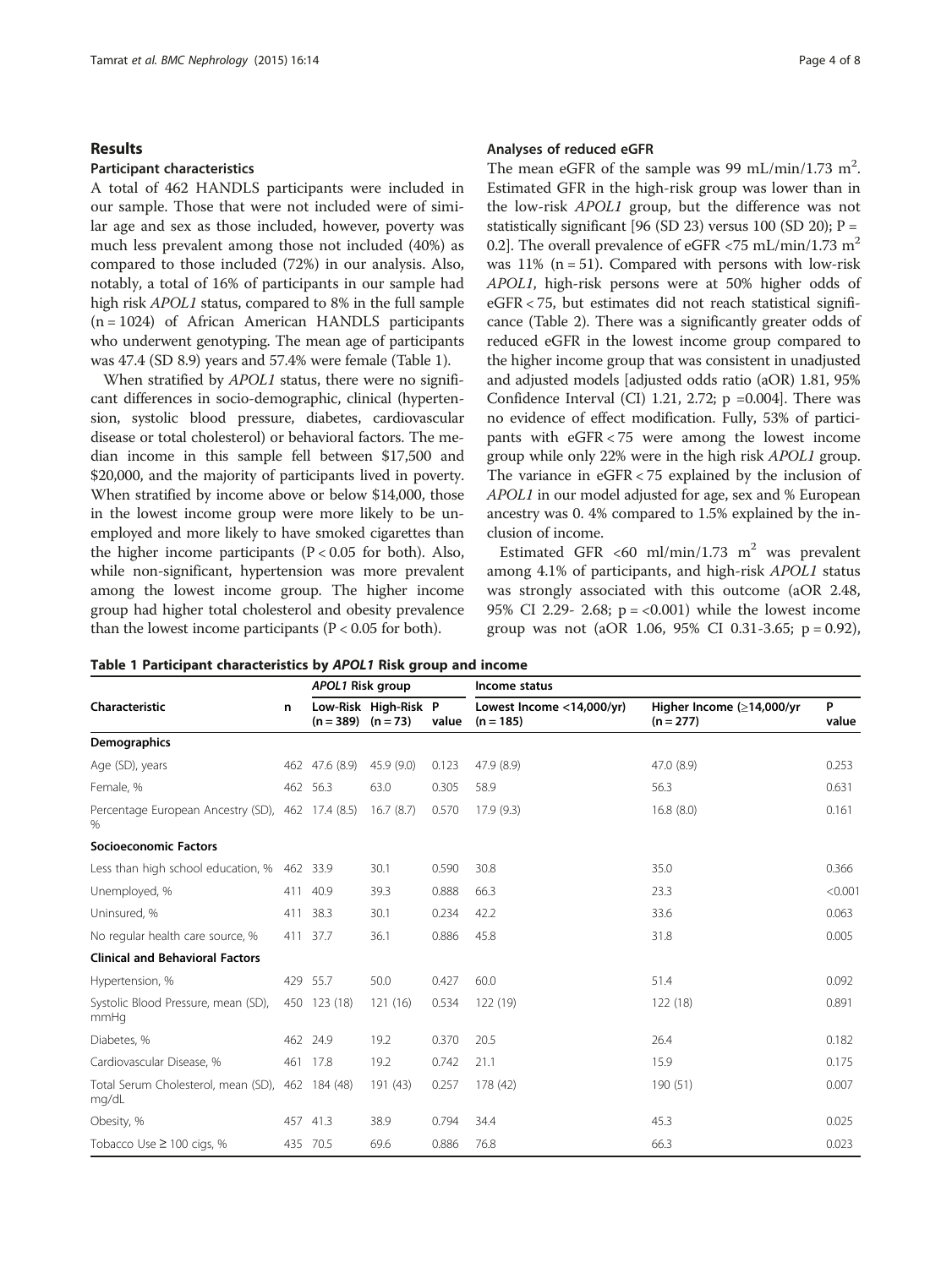|                                             | Model - Variables Odds Ratios for eGFR $<$ 75 (95%)<br>Confidence Interval) $n = 51$ events |                                                               | P interaction<br>(APOL1 x<br>Income) | Odds Ratios for eGFR < 60 (95%)<br>Confidence Interval) $n = 19$ events |                                                        | P interaction<br>(APOL1 x<br>Income) |
|---------------------------------------------|---------------------------------------------------------------------------------------------|---------------------------------------------------------------|--------------------------------------|-------------------------------------------------------------------------|--------------------------------------------------------|--------------------------------------|
|                                             | High-risk versus<br>Low-risk APOL1<br>variants                                              | <b>Lowest Income</b><br>versus Higher<br><b>Income Groups</b> |                                      | High-risk versus<br>Low-risk APOL1<br>variants                          | Lowest Income<br>versus Higher<br><b>Income Groups</b> |                                      |
| <b>Individual</b><br><b>Variables</b>       |                                                                                             |                                                               |                                      |                                                                         |                                                        |                                      |
| APOL1                                       | 1.55 (0.91, 2.63)                                                                           |                                                               |                                      | 2.59 (2.48, 2.70)                                                       |                                                        |                                      |
| Income                                      |                                                                                             | 1.80 (1.22, 2.67)                                             |                                      |                                                                         | 1.09(0.35, 3.41)                                       |                                      |
| <b>Additive Models</b>                      |                                                                                             |                                                               |                                      |                                                                         |                                                        |                                      |
| APOL1, Income<br>Category                   | 1.54(0.91, 2.61)                                                                            | 1.80 (1.23, 2.63)                                             | 0.903                                | 2.59 (2.47, 2.71)                                                       | $1.08$ $(0.36, 3.22)$                                  | 0.06                                 |
| + Age, Sex,<br>Percent European<br>ancestry | 1.50 (0.90, 2.49)                                                                           | 1.81 (1.21, 2.72)                                             | 0.653                                | 2.48 (2.29, 2.68)                                                       | $1.06$ $(0.33, 3.36)$                                  | 0.09                                 |

<span id="page-4-0"></span>Table 2 Odds of eGFR <75 or <60 ml/min/1.73 m<sup>2</sup> by APOL1 risk group and income category, N = 462

when compared to the low-risk APOL1 and higher income groups, respectively. The variance in eGFR < 60 explained by the inclusion of APOL1 in our adjusted model was 2.1% compared to 0.1% explained by the inclusion of income. There was some evidence of effect modification (p interaction  $0.09$  for APOL1  $\times$  income in our adjusted model) (Table 3). In unadjusted (due to the low event rate) models stratified by income group, high-risk APOL1 was associated with greater odds of eGFR < 60 only in the lowest income group (OR 5.81, 95% 2.32-14.55). There was no statistically significant association with APOL1 in the higher income group (OR 1.22, 95% 0.59-2.53).

#### Analyses of elevated urinary albumin-to-creatinine

Among the 301 participants who provided a urine sample, the median urinary ACR was 0.8 mg/g [interquartile range (IQR) 0.50-2.60]. A total of 7.0% of participants had elevated ACR (defined by sex-specific cut points). High-risk APOL1 status was strongly associated with greater odds of elevated ACR (aOR 3.76, 95% CI 1.95, 7.25); and there was a non-significant association of lower income

and elevated ACR, with no evidence of effect modification (Table [4](#page-5-0)).

Among persons with elevated ACR, 29% were in the high-risk APOL1 group and 33% were in the lowest income group); and the majority had hypertension (85%) and/or diabetes (57%). The variance in elevated ACR explained by the inclusion of APOL1 in our adjusted model was 5.7% compared to 1.5% explained by the inclusion of income. Subsequent inclusion of hypertension and diabetes to our primary model, separately, explained 8.9% and 7.5%, respectively, of the variance in elevated ACR.

A total of 11 (3.7%) participants had high ACR ( $\geq$ 30 mg/ g). In unadjusted models (due to a low event rate), highrisk APOL1 status was associated with high ACR, however estimates were not statistically significant (OR 3.19, 95% CI 0.55-18.59). Income was not associated with high ACR (OR 0.90, 95% CI 0.48-1.72).

#### Sensitivity analyses

Our analyses substituting income for other measures of SES yielded results which were qualitatively similar to our primary analyses, except in the case of our inclusion

| Table 3 Association of APOL1 and income with sex-specific elevated albumin-to-creatinine ratio (ACR), N = 301 |  |  |  |
|---------------------------------------------------------------------------------------------------------------|--|--|--|
|---------------------------------------------------------------------------------------------------------------|--|--|--|

| <b>Model - Variables</b>                 | Odds Ratios for Elevated ACR (95% Confidence Interval) $n = 21$ events | P interaction<br>(APOL1 x Income)                   |       |
|------------------------------------------|------------------------------------------------------------------------|-----------------------------------------------------|-------|
|                                          | High-risk versus Low-risk APOL1<br>variants                            | Lowest Income versus Higher Income<br><b>Groups</b> |       |
| <b>Individual Variables</b>              |                                                                        |                                                     |       |
| APOL1                                    | 3.69 (2.01, 6.78)                                                      |                                                     |       |
| Income                                   |                                                                        | 1.91 (0.72, 5.08)                                   |       |
| <b>Additive Models</b>                   |                                                                        |                                                     |       |
| APOL1, Income Category                   | 3.56 (2.06, 6.16)                                                      | 1.79 (0.68, 4.74)                                   | 0.811 |
| + Age, Sex, Percent European<br>ancestry | 3.76 (1.95, 7.25)                                                      | 1.78 (0.70, 4.49)                                   | 0.727 |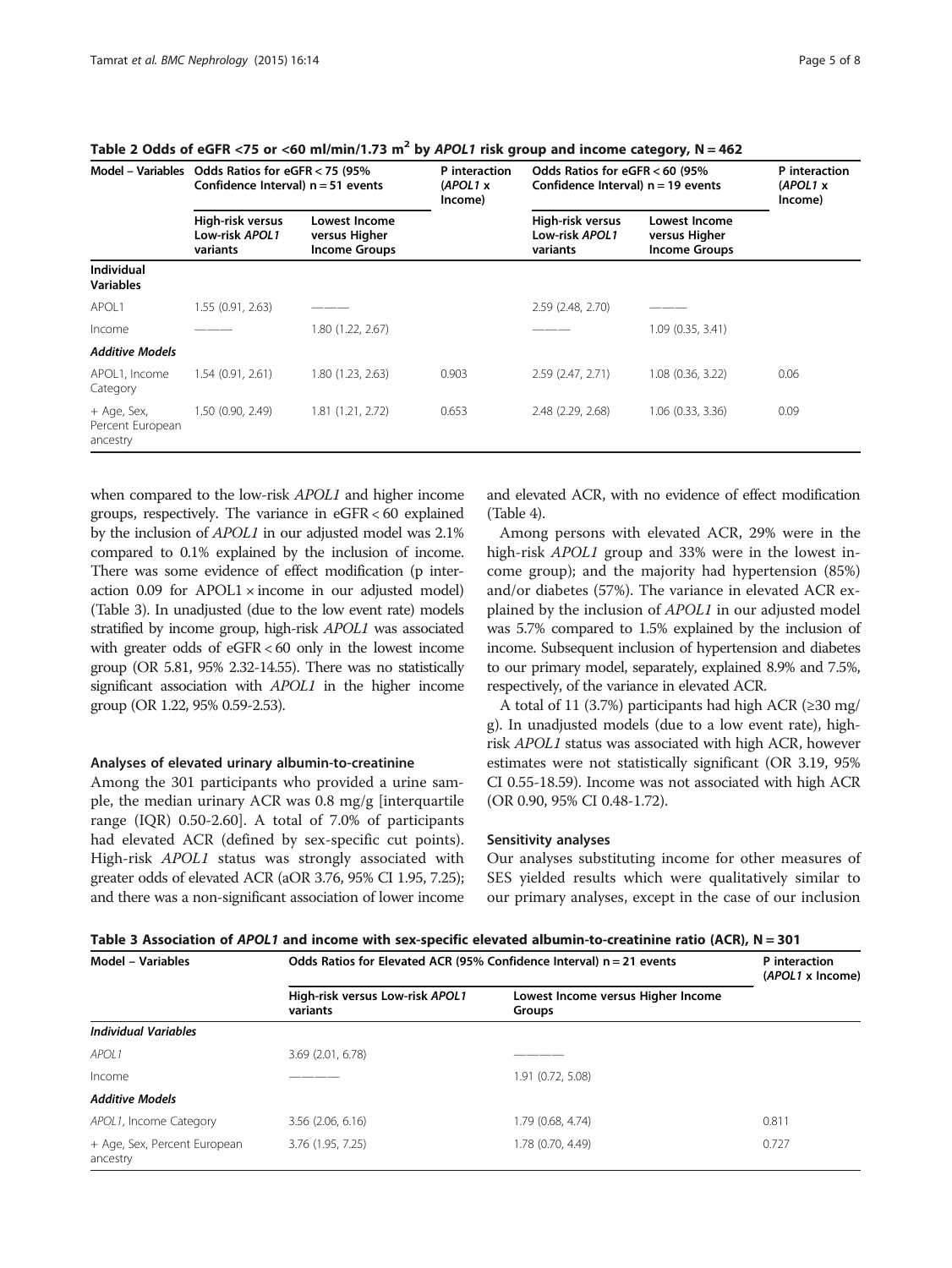### <span id="page-5-0"></span>Table 4 Sensitivity analysis

| $1.44712 + 9.21191311117$ $2.1411317919$ |                                                                           |                                              |                                           |                                                                                     |                                              |                              |  |
|------------------------------------------|---------------------------------------------------------------------------|----------------------------------------------|-------------------------------------------|-------------------------------------------------------------------------------------|----------------------------------------------|------------------------------|--|
| Model - Variables                        | Odds Ratios for eGFR < 75<br>(95% Confidence Interval)<br>$n = 51$ events |                                              | P interaction<br>(APOL1 x SES<br>measure) | <b>Odds Ratios for Elevated ACR</b><br>(95% Confidence Interval)<br>$n = 21$ events | P interaction<br>(APOL1 x SES<br>measure)    |                              |  |
|                                          | High-risk versus<br>Low-risk APOL1<br>variants                            | Low SES versus<br><b>Higher SES</b><br>Group |                                           | High-risk versus<br>Low-risk APOL1<br>variants                                      | Low SES versus<br><b>Higher SES</b><br>Group |                              |  |
| <b>Additive Models</b>                   |                                                                           |                                              |                                           |                                                                                     |                                              |                              |  |
| APOL1. Education                         | 1.60 (1.00, 2.57)                                                         | 1.95 (1.50, 2.54)                            | 0.4                                       | 3.89 (2.28, 6.63)                                                                   | 1.68 (0.34, 8.23)                            | 0.823                        |  |
| APOL1.<br>Employment                     | 2.06 (1.53, 2.78)                                                         | 4.64 (3.40, 6.33)                            | $0.017*$                                  | 3.12 (1.73, 5.63)                                                                   | 1.32 (0.83, 2.08)                            | 0.894                        |  |
| APOL1. Health<br>Insurance               | 1.92 (1.27, 2.90)                                                         | 1.00 (0.53, 1.89)                            | 0.662                                     | 3.04 (1.65, 5.60)                                                                   | $0.56$ $(0.14, 2.28)$                        | **could not be<br>determined |  |
| APOL1, Regular<br>Health Care<br>Source  | 1.91(1.15, 3.17)                                                          | 0.54(0.31, 0.94)                             | 0.871                                     | 3.09 (1.56, 6.13)                                                                   | $0.64$ $(0.14, 2.86)$                        | **could not be<br>determined |  |

Note: Data on employment, health insurance and regular source of health care were missing for 11% in the eGFR < 75 models and for 17% of the ACR models. For the eGFR < 75 models, these variables were missing in 16% of the high-risk APOL1 group compared to 10% of the low-risk group. For the ACR models, these variables were missing in 25% of the high-risk APOL1 group compared to 15% of the low-risk group.

\*High-risk APOL1 was associated with eGFR < 75 only among those who were unemployed [3.54 (1.98, 6.35)] compared to the employed [0.45 (0.13, 1.58)]. \*\*Imbalance in strata.

Association of APOL1 and Other Indicators of Socioeconomic Status (SES) with eGFR < 75 ml/min/1.73 m<sup>2</sup> or Sex-Specific Elevated Albumin-to-Creatinine Ratio (ACR).

of health insurance and a regular source of health care (Table 4). For these metrics of access to care, only highrisk APOL1 was associated with greater odds of mildly reduced eGFR or elevated ACR. There was some evidence of effect modification noted, with high-risk APOL1 only being associated with greater odds of eGFR < 75 among unemployed participants (p interaction =  $0.017$  for  $APOL1 \times$ employment status).

## Discussion

In this study, we evaluated a cohort of young African Americans largely free of established CKD to examine the relation of APOL1, income and early kidney disease. We found that income, but not high-risk APOL1, was significantly associated with mildly reduced kidney function. Upon examining further reductions in kidney function (eGFR  $<60$ ), the association of high-risk  $APOL1$  and reduced kidney function was significant. We also found that high-risk APOL1 status, but not income, was significantly associated with elevated ACR. The associations of APOL1 with markers of early kidney disease did not vary by income category, or vice versa.

Few other studies have examined the association of APOL1 with milder forms of kidney disease and findings have varied. Foster, et al. [[10\]](#page-6-0) performed a prospective study examining a cohort of African Americans with no CKD at baseline and found an increased risk for eGFR < 60 and progression to ESRD among those with the highrisk genotype. Friedman, et al. [[8\]](#page-6-0) found a 3-fold increased risk of eGFR < 60 and microalbuminuria associated with high risk *APOL1* among nondiabetic African Americans in a cross-sectional study; however, this association did not persist among persons with diabetes.

Freedman, et al. [[9](#page-6-0)] examined these cross-sectional relationships in relatives of patients with non-diabetic ESRD. They found a significant association between APOL1 and macroalbuminuria, but not with microalbuminuria or eGFR < 60. In aggregate, these studies and ours suggest that high-risk APOL1 variants may be more strongly associated with advanced and progressive kidney disease than with early disease, arguing for a primary role of APOL1 as a progression rather than initiation factor in CKD.

Recent advances have swung the pendulum of research and clinical thought regarding the etiology of racial disparities in kidney disease towards the role of genetic contributions. The results of our study suggest that genetic factors may not fully explain these disparities. In this sample largely free of CKD, a large proportion of individuals with early kidney damage were among those without high-risk APOL1 variants. Rather, diabetes and/ or hypertension were prevalent among the majority of participants with early kidney damage. Thus, despite the highly significant association between high-risk APOL1 and kidney disease among African Americans in multiple recent studies [\[3,4,7,10](#page-6-0)], it may not be the only contributor to early kidney disease in this population. Other factor(s), including those related to and influenced by SES, may be the primary initiators of CKD among African Americans. In our study, for example, we found that only about a third of individuals with elevated ACR had high-risk APOL1 variants, however, the overwhelming majority had hypertension. Therefore, early CKD identification and treatment of modifiable risk factors, such as hypertension, may offer the greatest opportunity for reducing CKD disparities among minority and low income populations.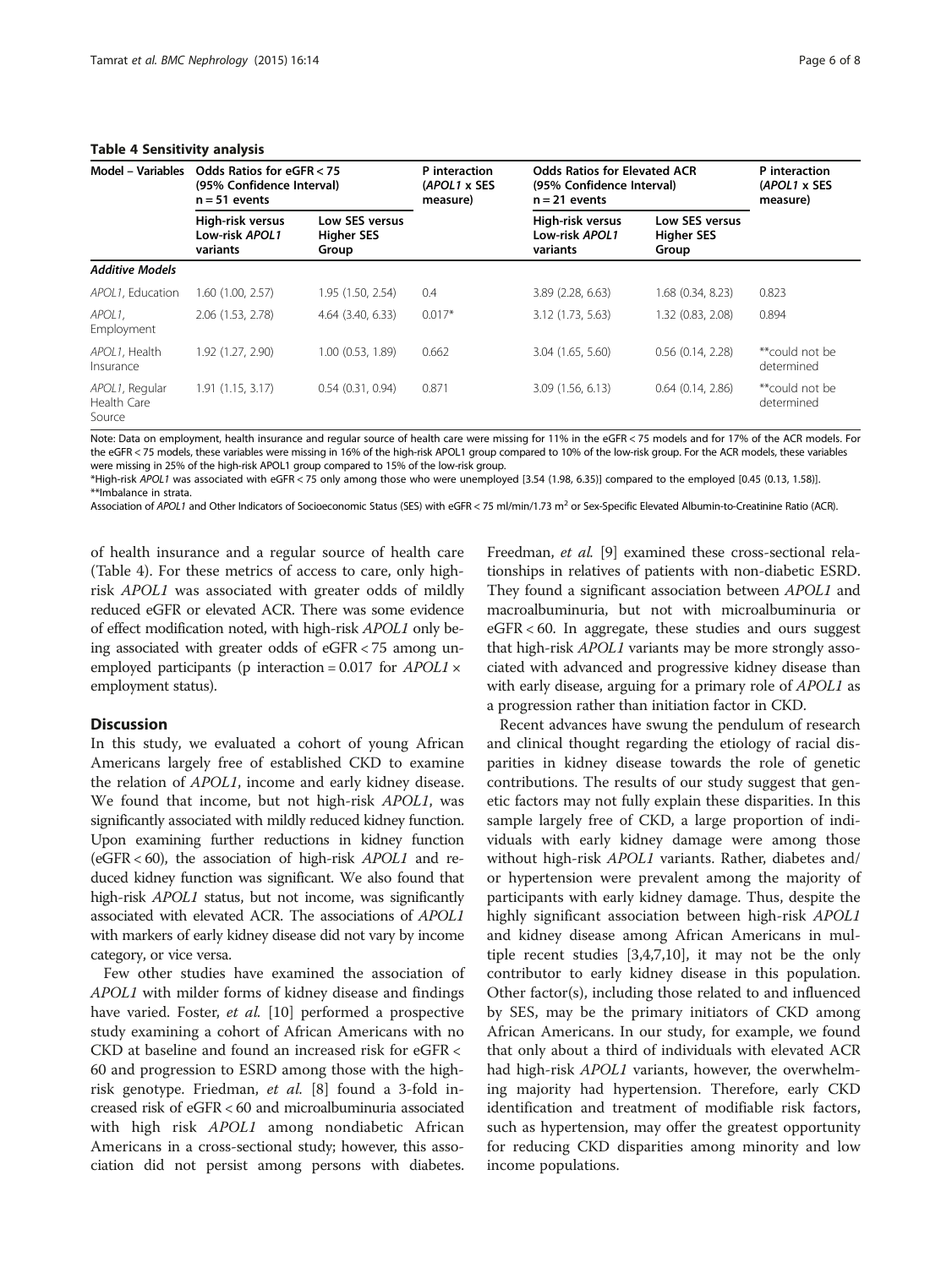<span id="page-6-0"></span>Our finding of greater odds of eGFR <75 among the lowest compared to the higher income group is consistent with prior studies implicating SES as a major predictor of early kidney disease among African Americans [\[12,13](#page-7-0)]. Our analyses of other indicators of SES were generally consistent with the income analyses, except our finding of no association between access to care measures and eGFR < 75. Here, reverse causality was possible, as individuals in poor health (ie. with reduced kidney function and other chronic illnesses) may be more able to obtain public health insurance and may seek care more often than healthier persons. There are multiple possible mechanisms through which low SES could lead to increased risk of kidney disease, most of which have yet to be thoroughly investigated. Aside from its potential impact on receipt of high quality health care, there are less obvious mechanisms, related to the social environment and psychosocial impact of low SES that may contribute as well [[30,31\]](#page-7-0). Future studies are warranted elucidating pathways between low SES and kidney disease.

The limitations of our study should be considered. First, its cross-sectional design disallows direct causal inferences regarding the associations examined, and thus, longitudinal studies of this kind are needed. Second, despite our stratifying participants around an annual income of \$14,000, our study population was largely comprised of low income individuals, which may have influenced our results. Third, we lacked complete data on some variables included in our sensitivity analyses. Finally, our relatively low event rate for early kidney damage did not allow adjustment for multiple covariates, or more granular analyses of income levels; and unmeasured confounders, particularly of the association of income and early kidney disease, are likely. Our power to detect statistically significant differences was limited in some of our models (Additional file 1). We included adjustment for a parsimonious set of variables despite the low event rate, and found that this did not substantially alter the point estimates of our univariate models. While our findings can serve to generate hypotheses, larger studies more representative of all African Americans are warranted addressing these relationships among wellcharacterized populations with a greater range of kidney disease.

# Conclusions

Our study is one of few examining the association of both genetic and environmental factors with early kidney damage [[32](#page-7-0)]. In a population of urban-dwelling, primarily low-income African Americans, we found that genetic factors were significantly associated with albuminuria and significantly reduced eGFR, however, income level was a correlate of less severe markers of early kidney damage. Thorough examination of the burden of CKD among African Americans may require consideration of both genetic as well as environmental factors.

## Additional file

#### [Additional file 1:](http://www.biomedcentral.com/content/supplementary/s12882-015-0008-6-s1.docx) Power calculations for unadjusted models.

#### Competing interests

The authors declare that they have no competing interests.

#### Authors' contributions

DC and CP conceived of the study design. DC and ST analyzed and interpreted the data. RT, DC and ST drafted the manuscript. CP interpreted the data and revised the manuscript. ME and AZ directed the collection of the data analyzed in the study and revised the manuscript. All authors read and approved the final manuscript.

#### Acknowledgements

This work was supported by the Intramural Research Program of the National Institute on Aging, National Institutes of Health (NIH). Dr. Crews was supported by the Harold Amos Medical Faculty Development Program of the Robert Wood Johnson Foundation, grant K23DK097184 from the National Institute of Diabetes and Digestive and Kidney Diseases (NIDDK), NIH, and the Gilbert S. Omenn Anniversary Fellowship of the Institute of Medicine.

#### Author details

<sup>1</sup>Department of Medicine, Johns Hopkins University School of Medicine, Baltimore, MD, USA. <sup>2</sup>Department of Medicine, University of California, San Francisco, CA, USA. <sup>3</sup>San Francisco VA Medical Center, San Francisco, CA USA. <sup>4</sup>Laboratory of Epidemiology and Population Sciences, National Institute on Aging, National Institutes of Health, Baltimore, MD, USA. <sup>5</sup>Welch Center for Prevention, Epidemiology and Clinical Research, Johns Hopkins Medical Institutions, Baltimore, MD, USA. <sup>6</sup>Center on Aging and Health, Johns Hopkins Medical Institutions, Baltimore, MD, USA.<sup>7</sup> Division of Nephrology Johns Hopkins University School of Medicine, Johns Hopkins Bayview Medical Center, 301 Mason F. Lord Drive, Suite 2500, Baltimore, MD 21224, USA.

#### Received: 20 August 2014 Accepted: 27 January 2015 Published online: 10 February 2015

#### References

- 1. Fornoni A, Merscher S, Kopp JB. Lipid biology of the podocyte–new perspectives offer new opportunities. Nat Rev Nephrol. 2014;10(7):379–88.
- 2. Vanhollebeke B, Pays E. The function of apolipoproteins L. Cell Mol Life Sci. 2006;63(17):1937–44.
- 3. Genovese G, Friedman DJ, Ross MD, Lecordier L, Uzureau P, Freedman BI, et al. Association of trypanolytic ApoL1 variants with kidney disease in African Americans. Science (New York, NY). 2010;329(5993):841–5.
- 4. Freedman BI, Divers J, Palmer ND. Population ancestry and genetic risk for diabetes and kidney, cardiovascular, and bone disease: modifiable environmental factors may produce the cures. Am J Kidney Dis. 2013;62 (6):1165–75.
- 5. Lipkowitz MS, Freedman BI, Langefeld CD, Comeau ME, Bowden DW, Kao WH, et al. Apolipoprotein L1 gene variants associate with hypertension-attributed nephropathy and the rate of kidney function decline in African Americans. Kidney Int. 2013;83(1):114–20.
- 6. Kopp JB, Nelson GW, Sampath K, Johnson RC, Genovese G, An P, et al. APOL1 genetic variants in focal segmental glomerulosclerosis and HIV-associated nephropathy. J Am Soc Nephrol. 2011;22(11):2129–37.
- 7. Parsa A, Kao WH, Xie D, Astor BC, Li M, Hsu CY, et al. APOL1 risk variants, race, and progression of chronic kidney disease. N Engl J Med. 2013;369 (23):2183–96.
- 8. Friedman DJ, Kozlitina J, Genovese G, Jog P, Pollak MR. Population-based risk assessment of APOL1 on renal disease. J Am Soc Nephrol. 2011;22 (11):2098–105.
- 9. Freedman BI, Langefeld CD, Turner J, Nunez M, High KP, Spainhour M, et al. Association of APOL1 variants with mild kidney disease in the first-degree relatives of African American patients with non-diabetic end-stage renal disease. Kidney Int. 2012;82(7):805–11.
- 10. Foster MC, Coresh J, Fornage M, Astor BC, Grams M, Franceschini N, et al. APOL1 variants associate with increased risk of CKD among African Americans. J Am Soc Nephrol. 2013;24(9):1484–91.